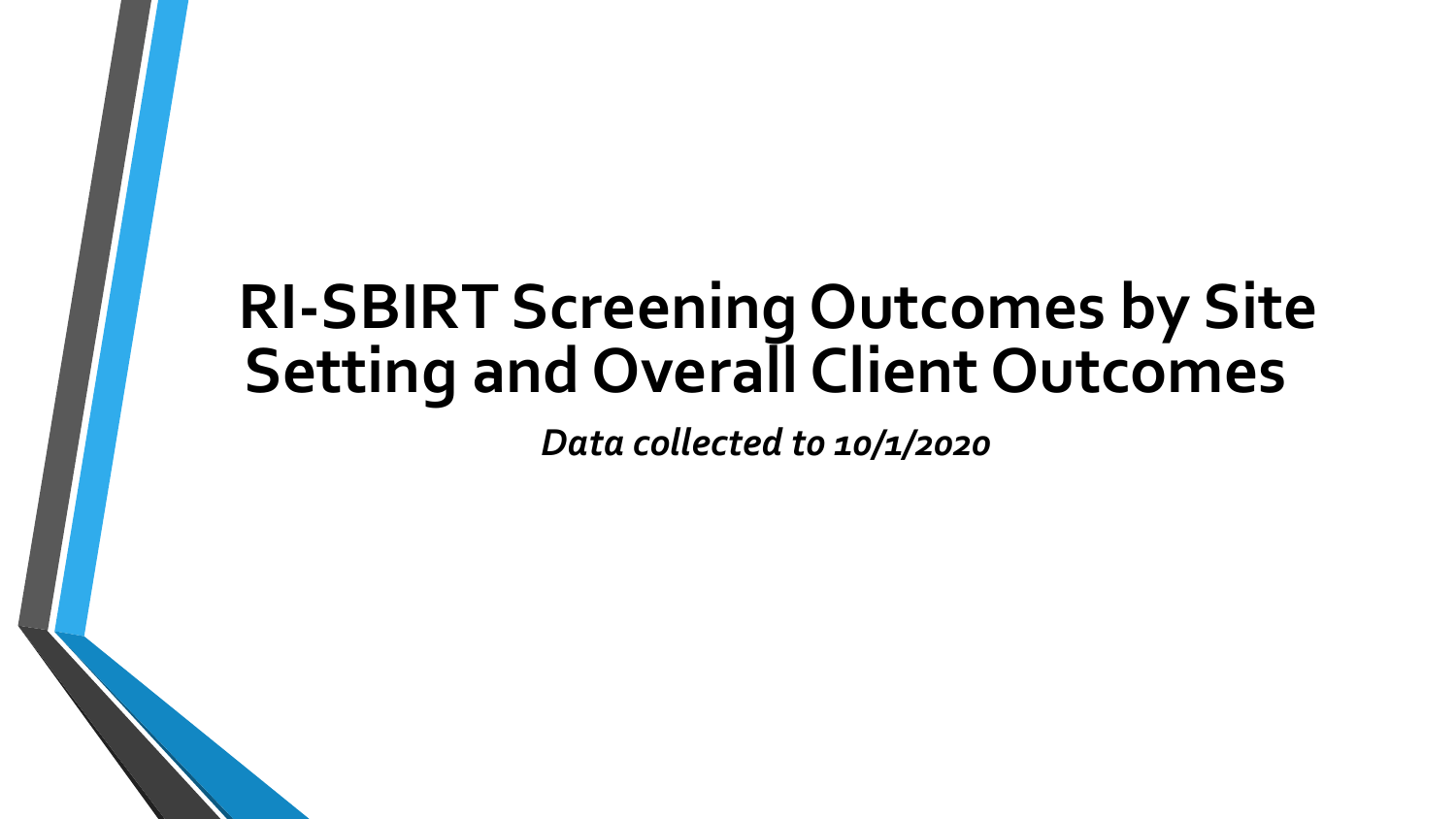# *#1. Demographics by Site Setting*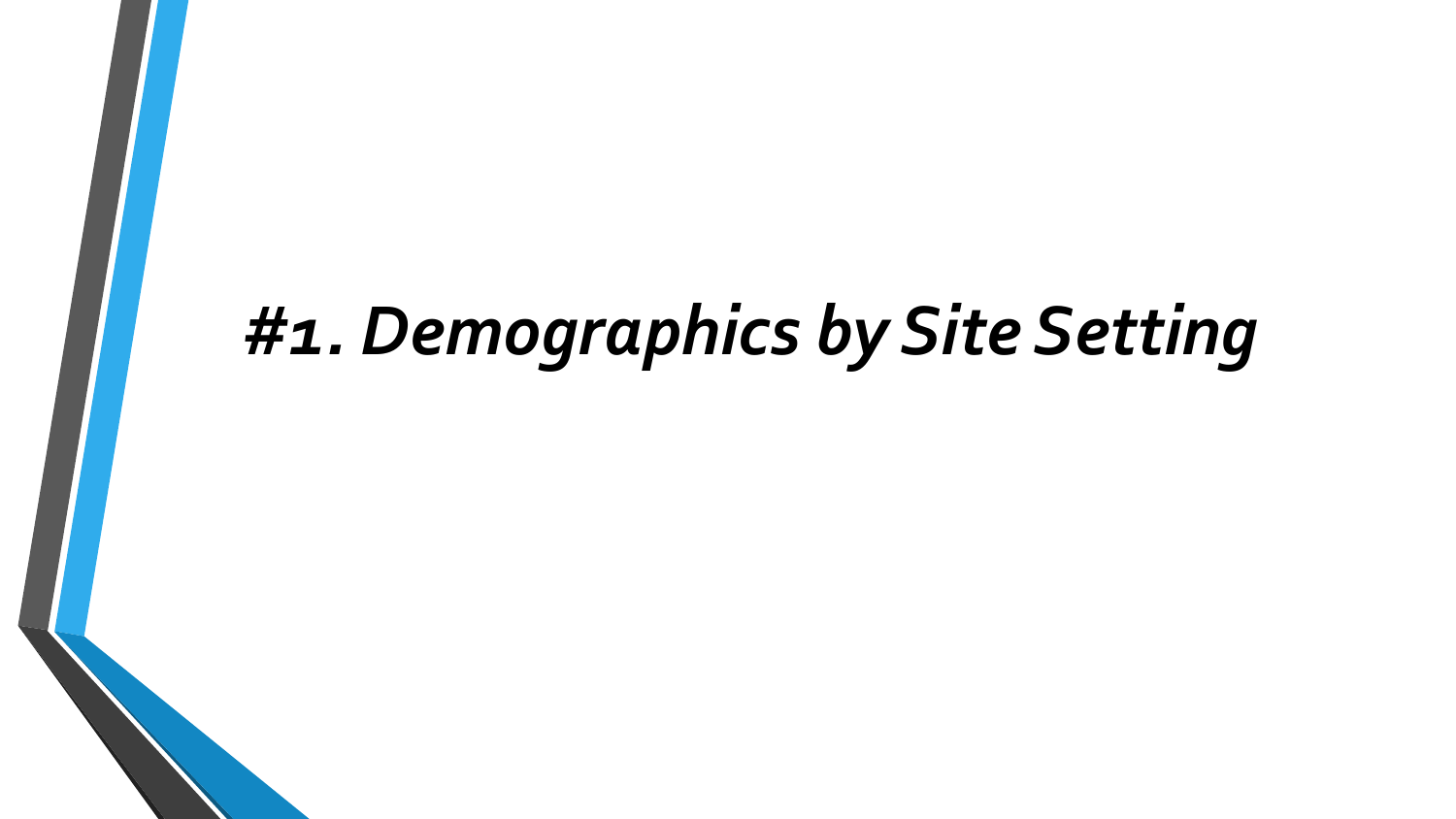#### **Figure 1a. Gender by site**

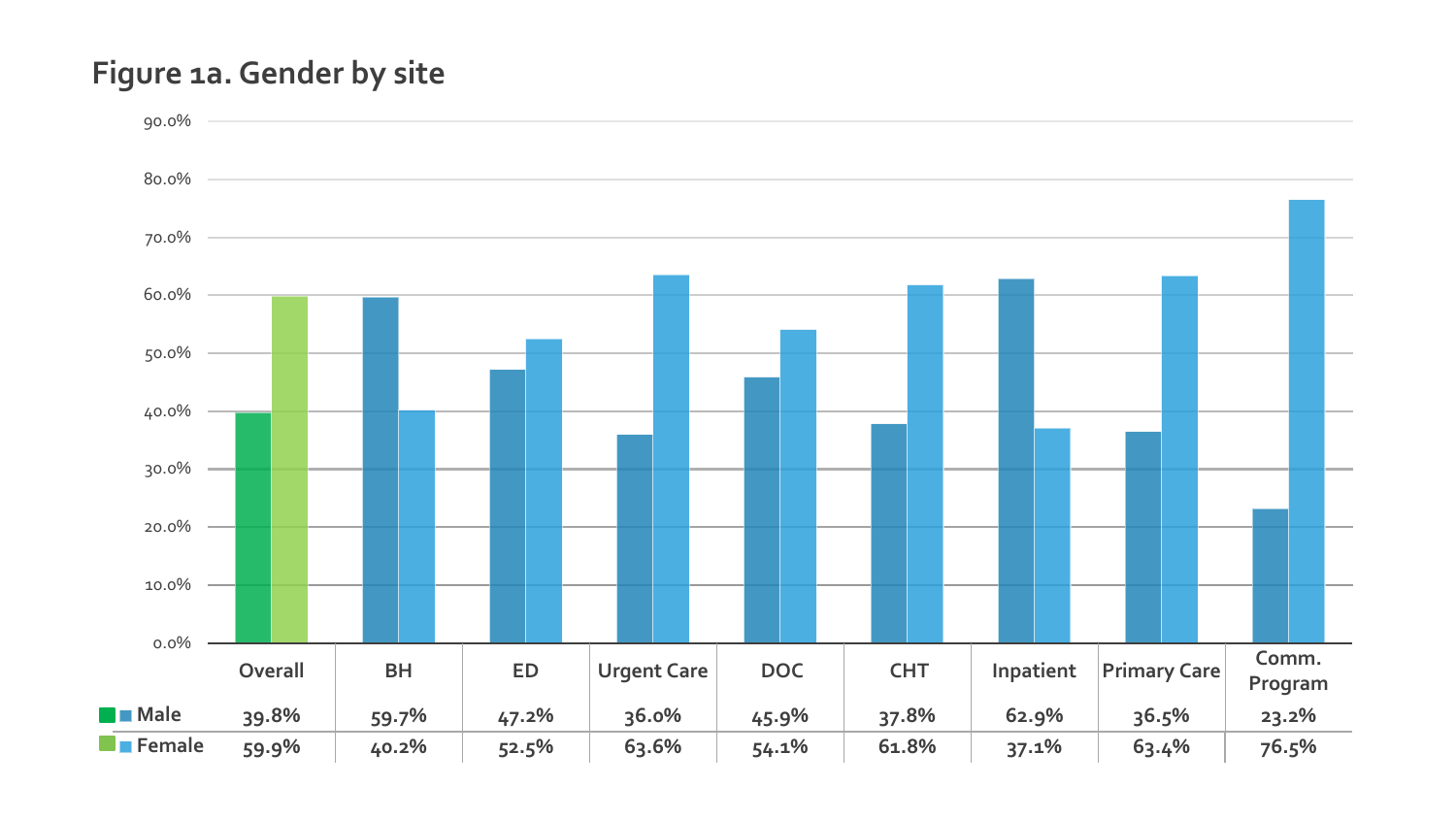#### **Figure 1b. Average age by site**

60.0

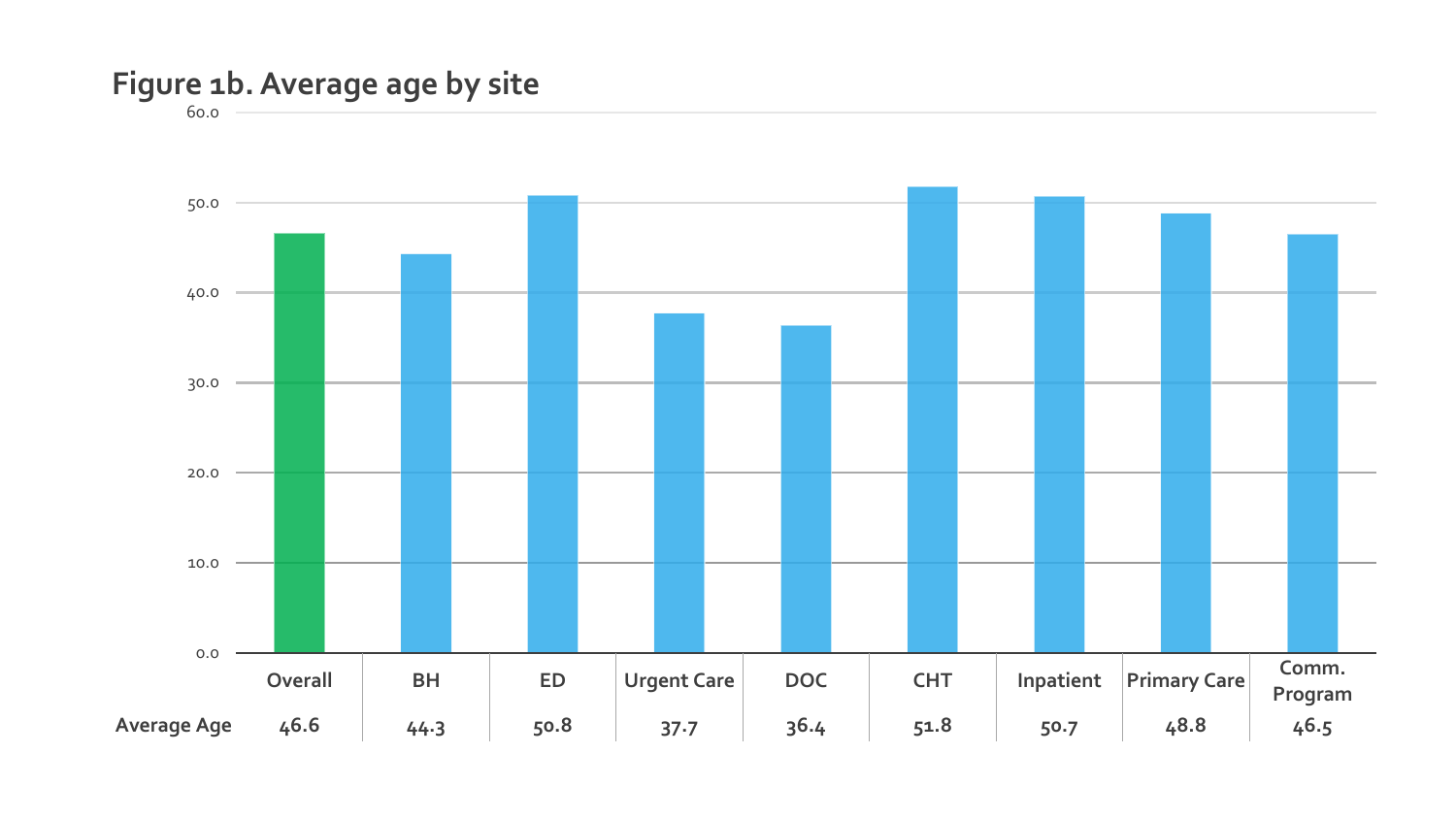#### **Figure 1c. Hispanic ethnicity by site**

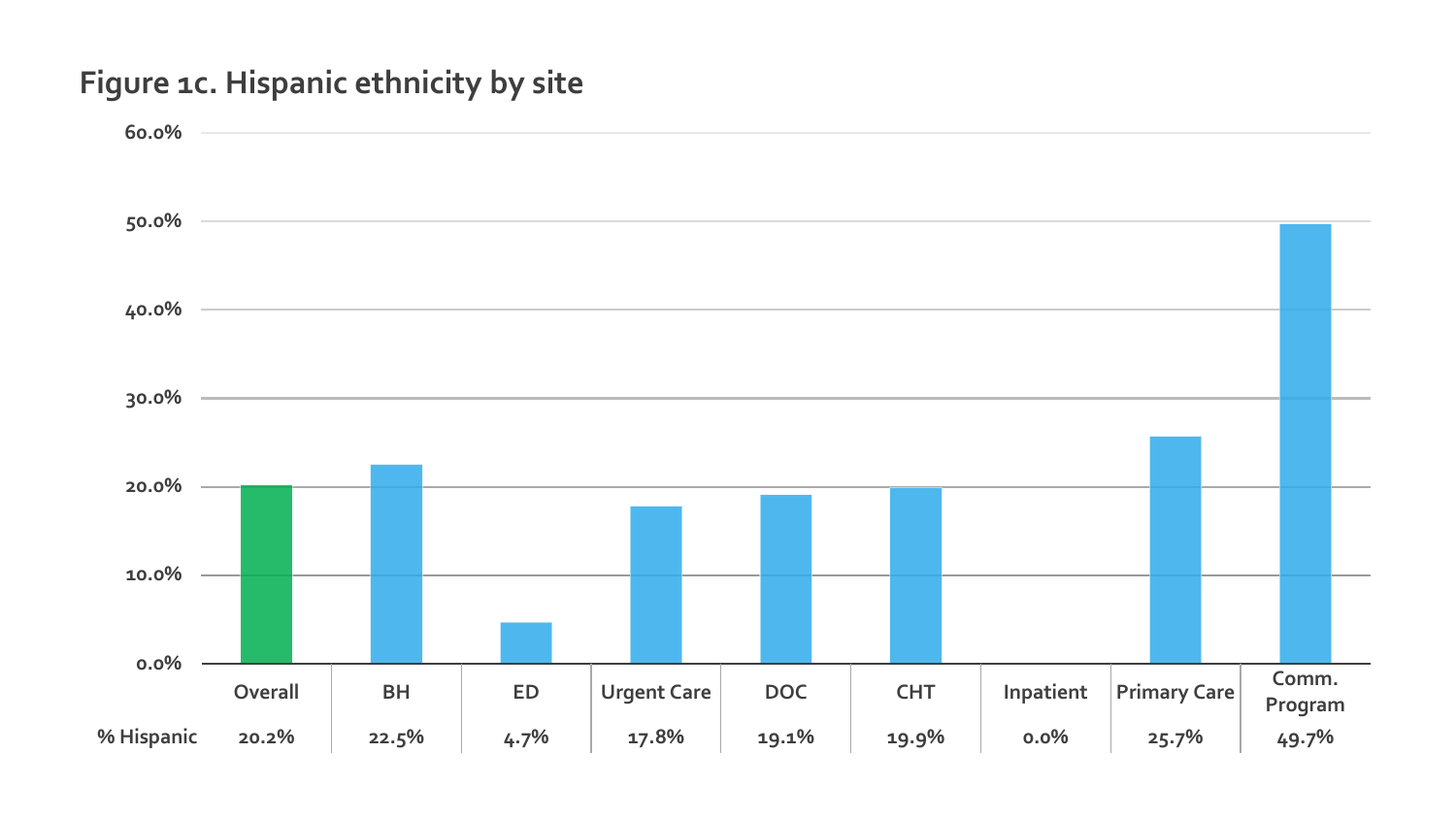#### **Figure 1d. Race by site**

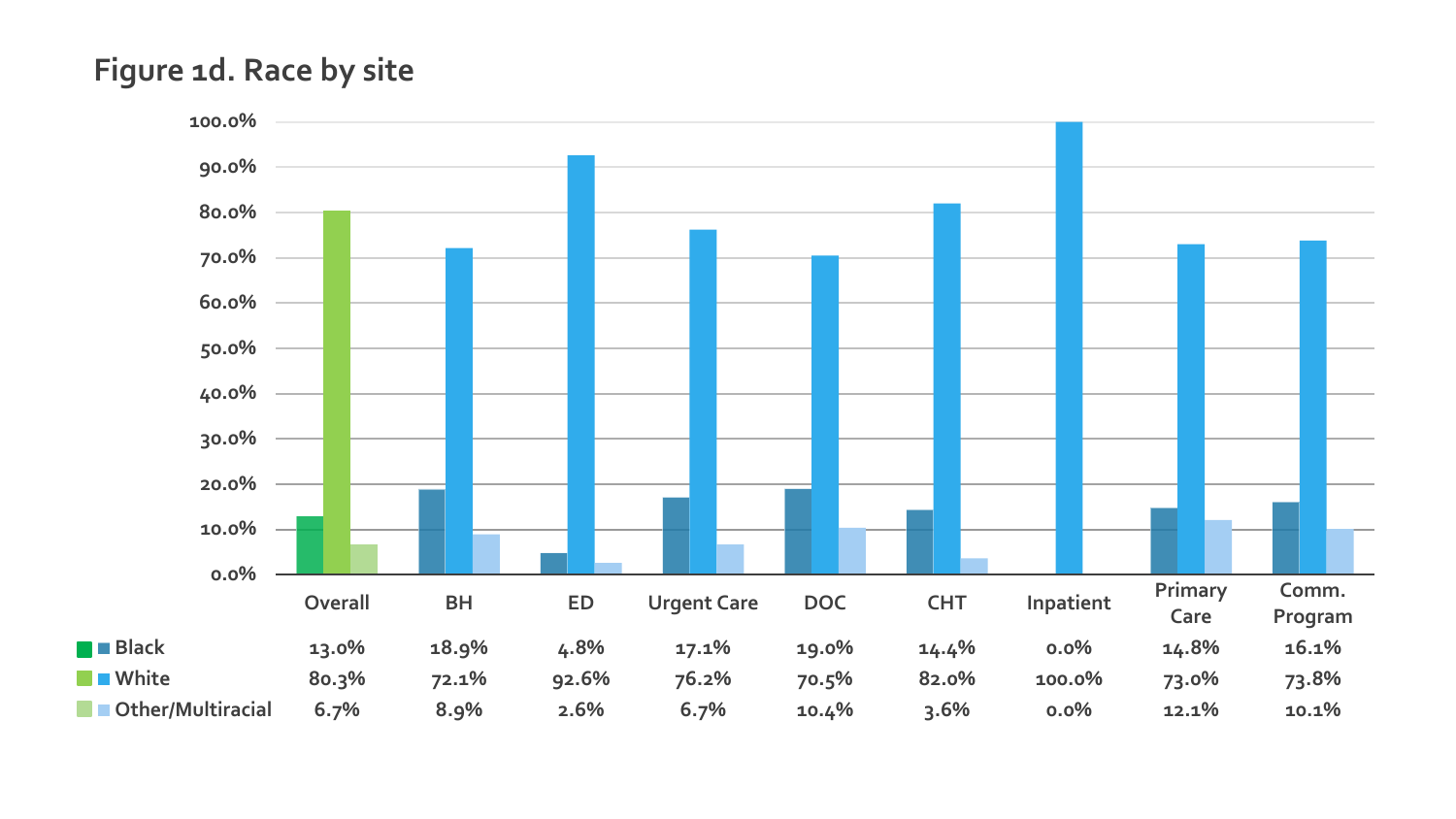## *#2. Screening Outcomes by Site Setting*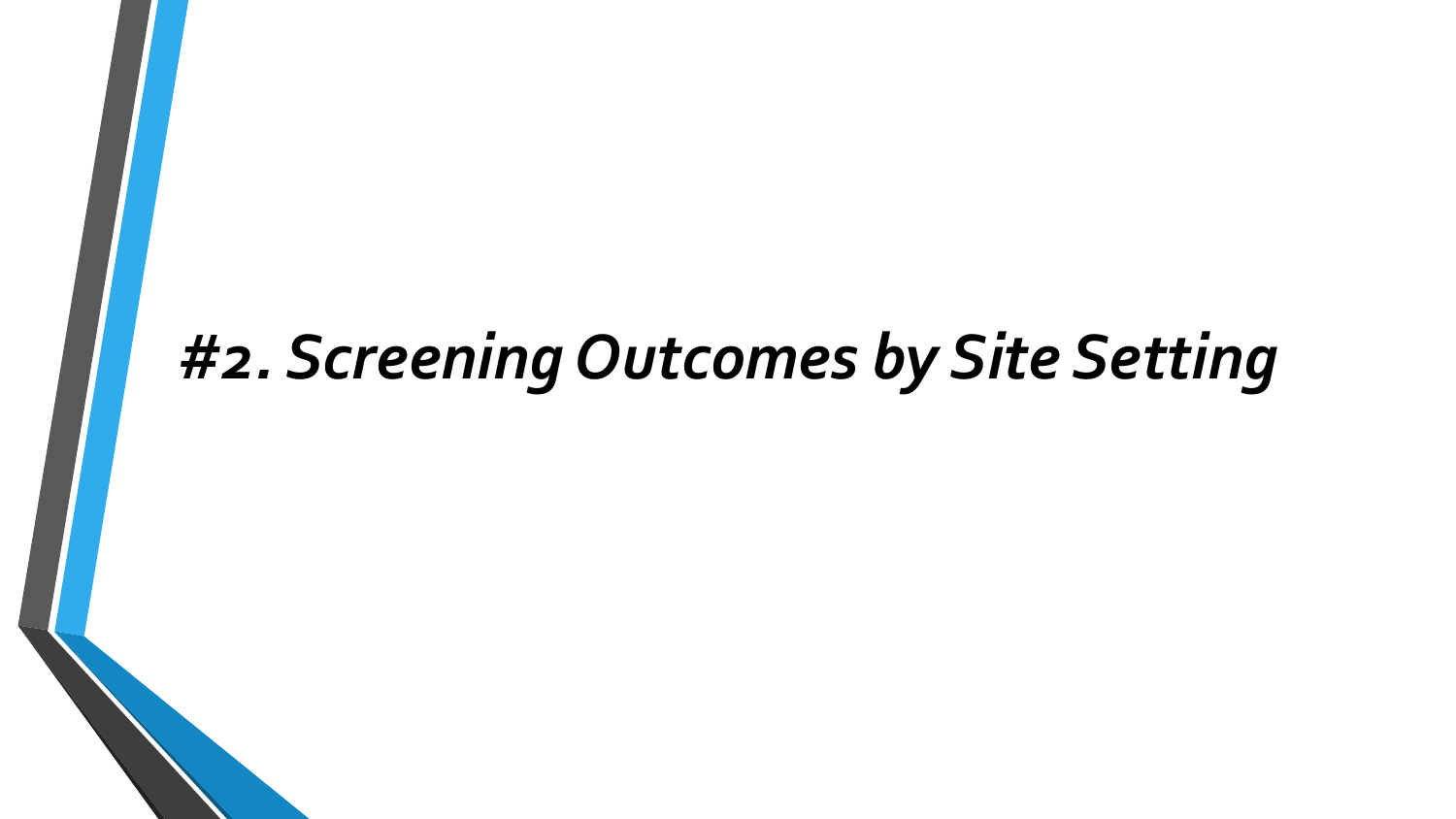#### **Figure 2a. Total # clients screened by site**

25000



**\*** *Due to Client ID errors- overall total will not equal sum of all setting totals as some settings could not be determined.*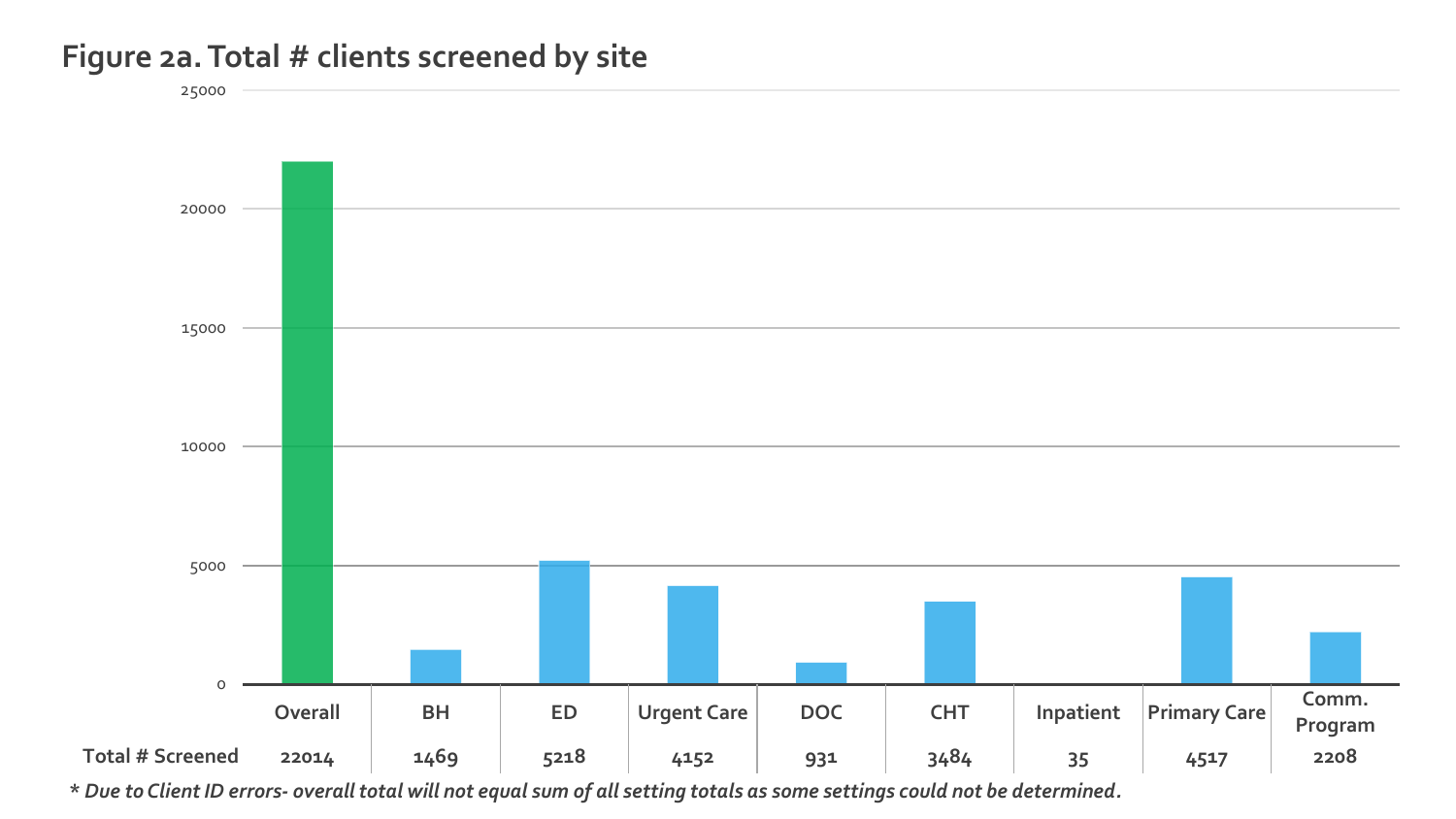#### **Figure 2a1. Total # clients screened by site in the last two years**



**\*** *Due to Client ID errors- overall total will not equal sum of all setting totals as some settings could not be determined.*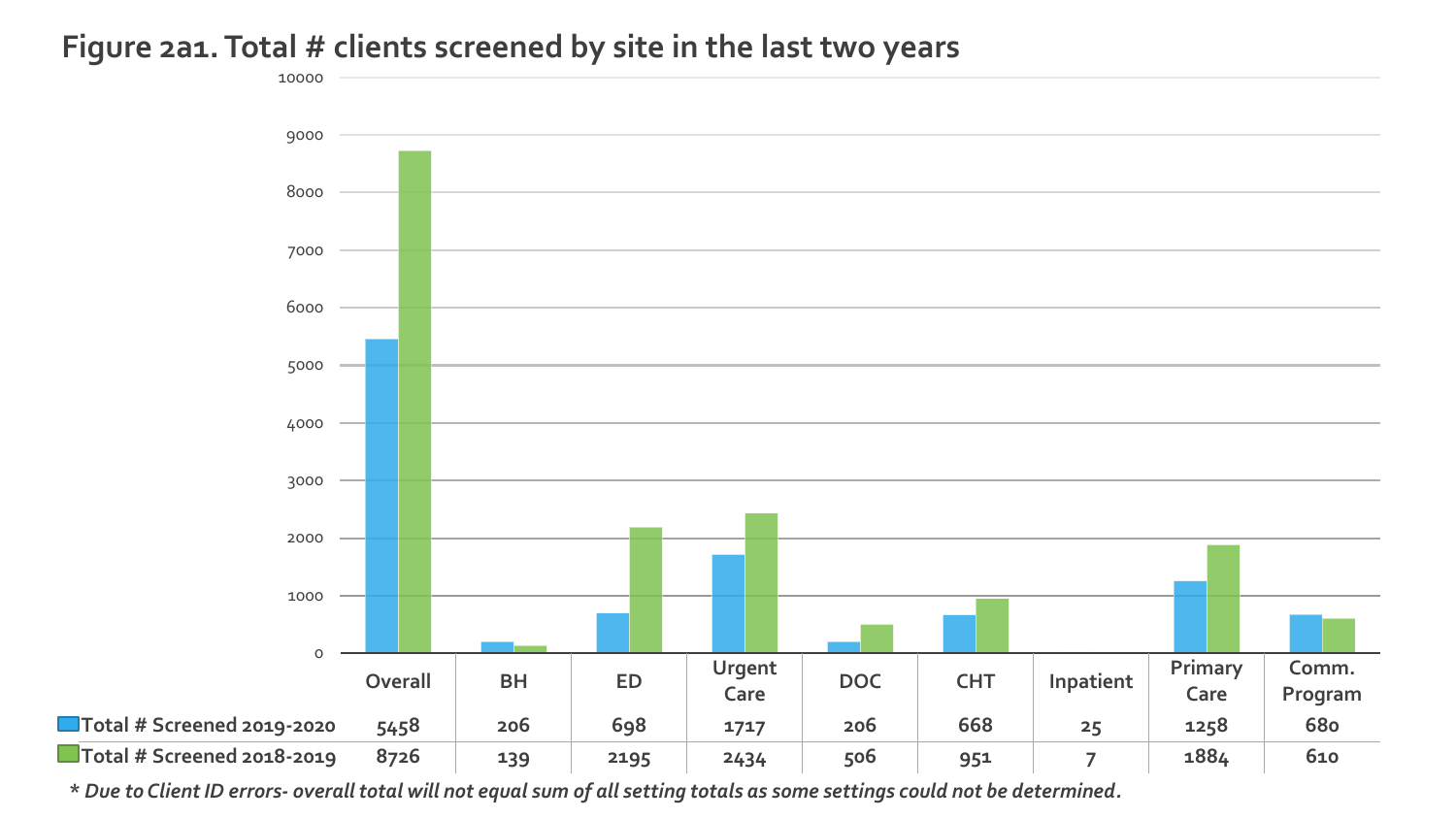#### Figure 2b. % of clients within each site who screened positive

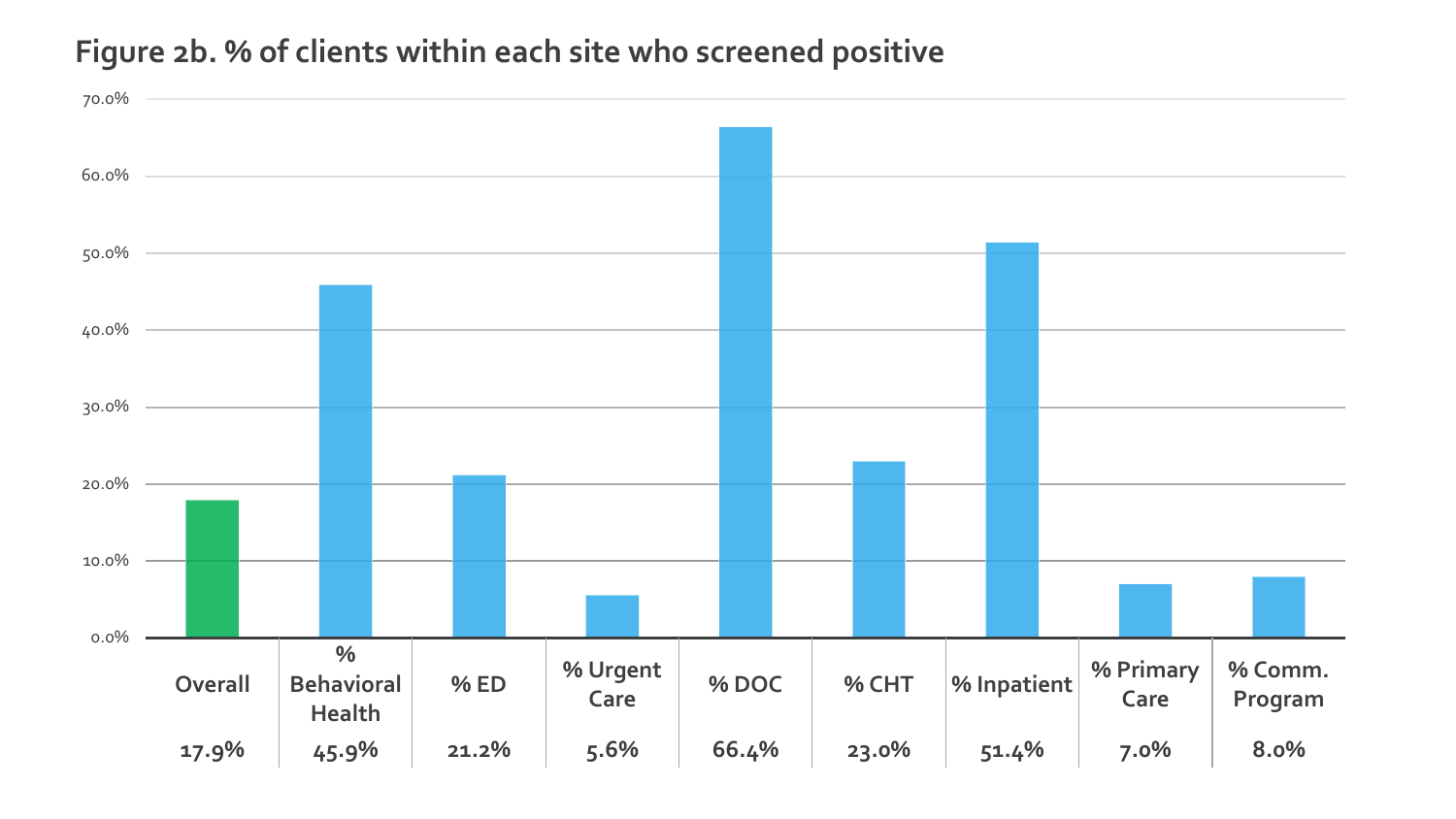

#### Figure 2b1. % of clients within each site who screened positive in the last two years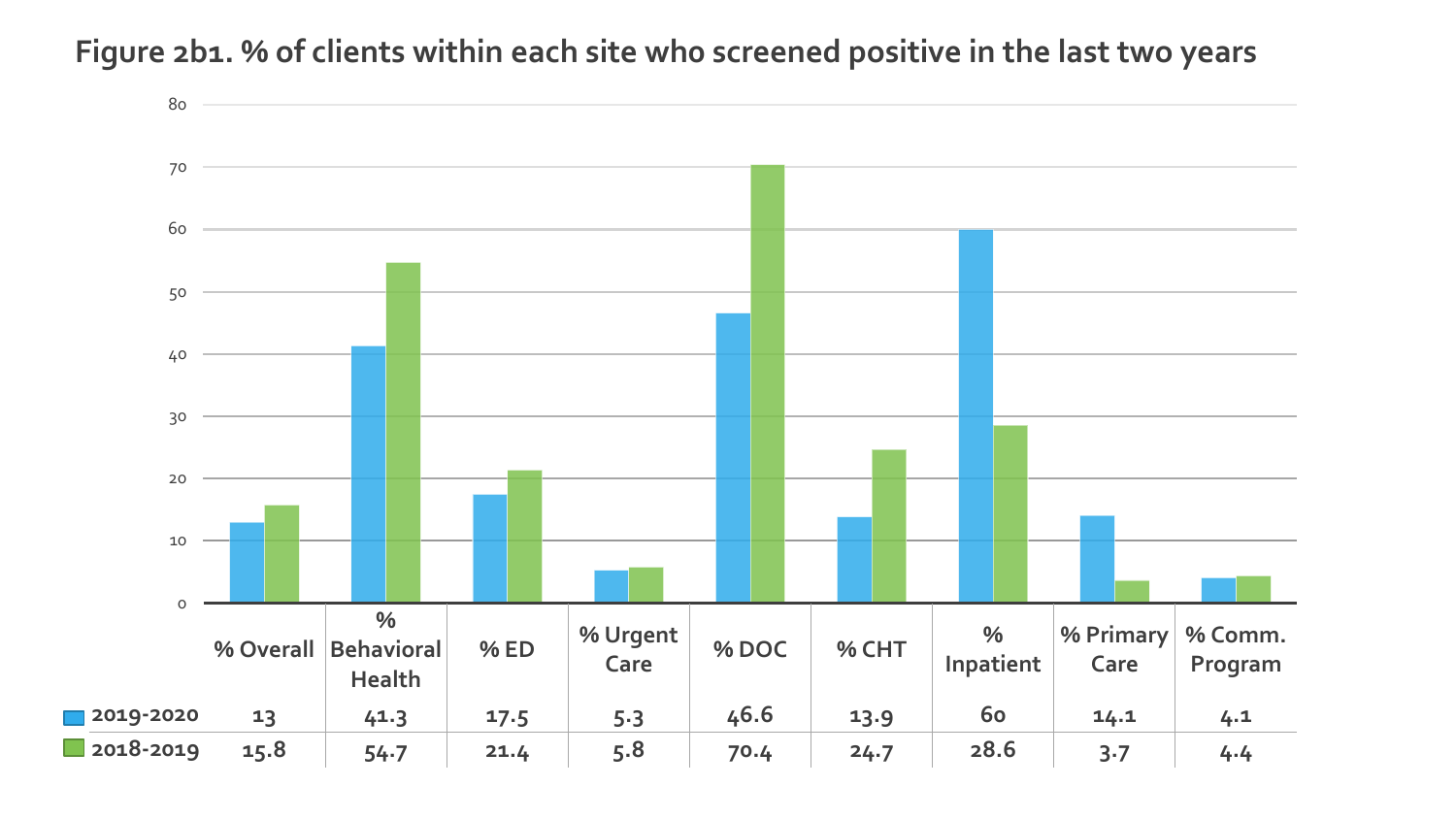### *#3. Substance Use Outcomes*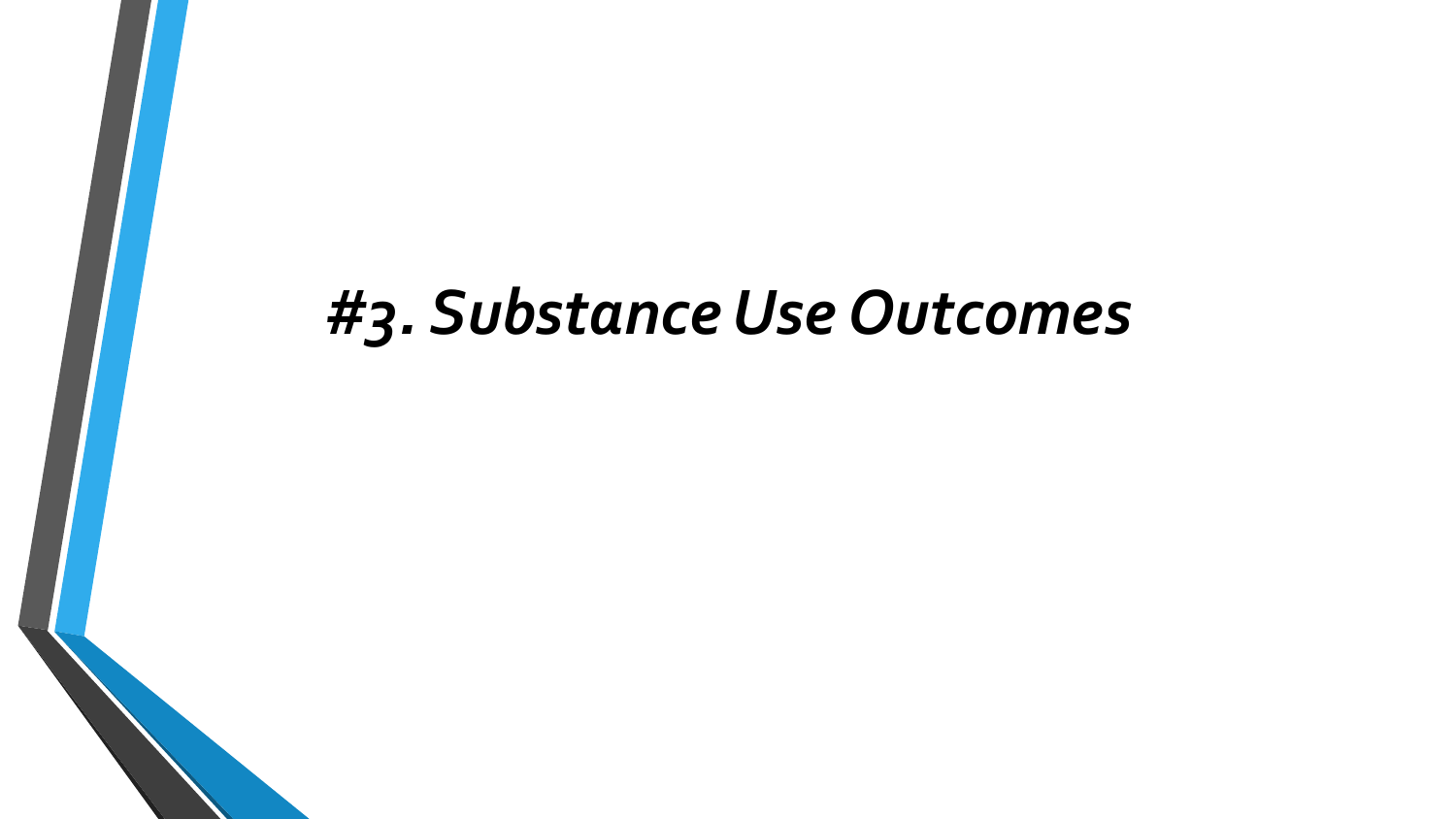**Figure 3a. Avg. # of reported alcohol use days in past month**



**Figure 3b. Avg. # of reported binge drinking days in past month**

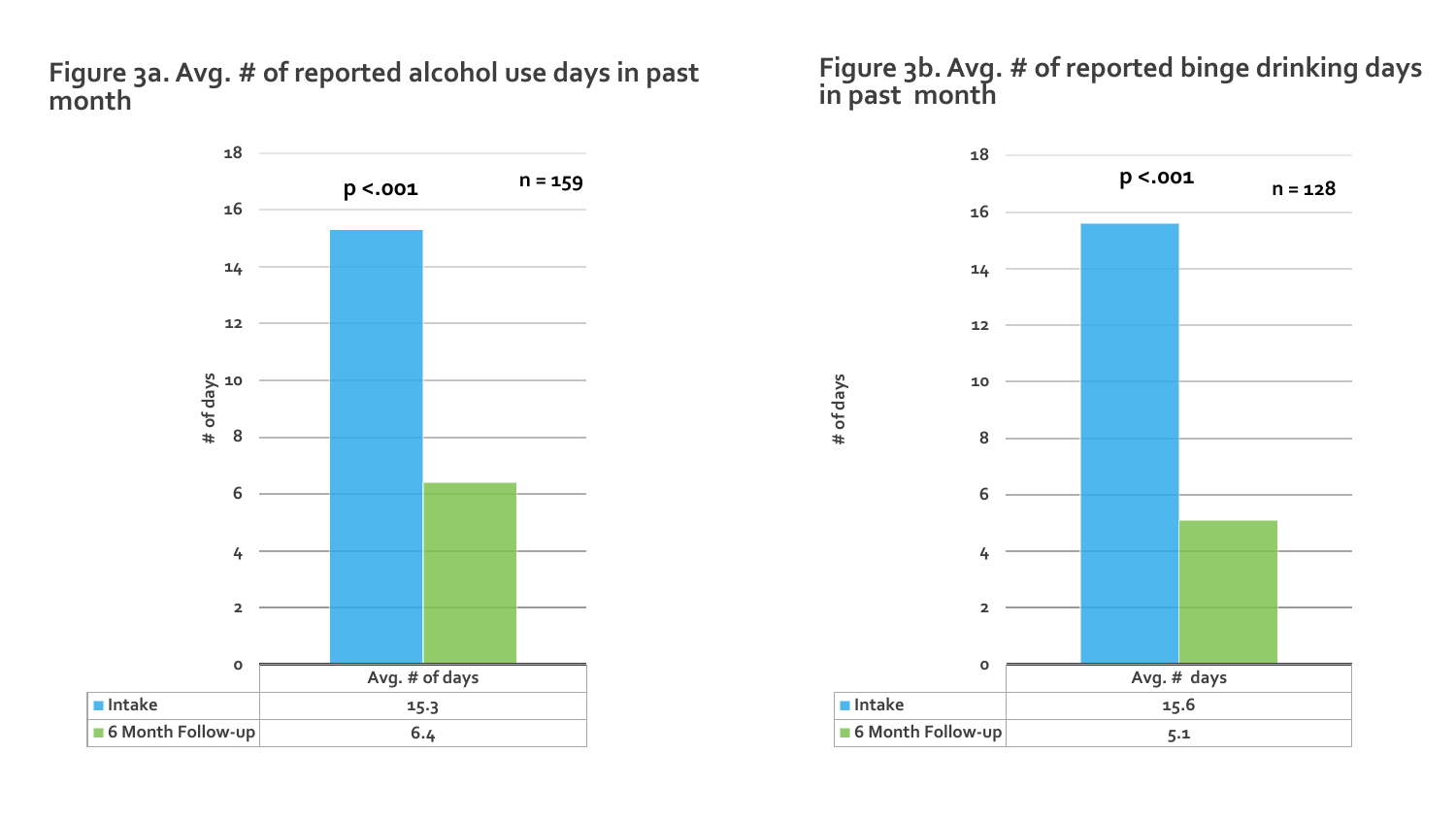#### **Figure 3c. Avg. # of reported marijuana use days in the past month**

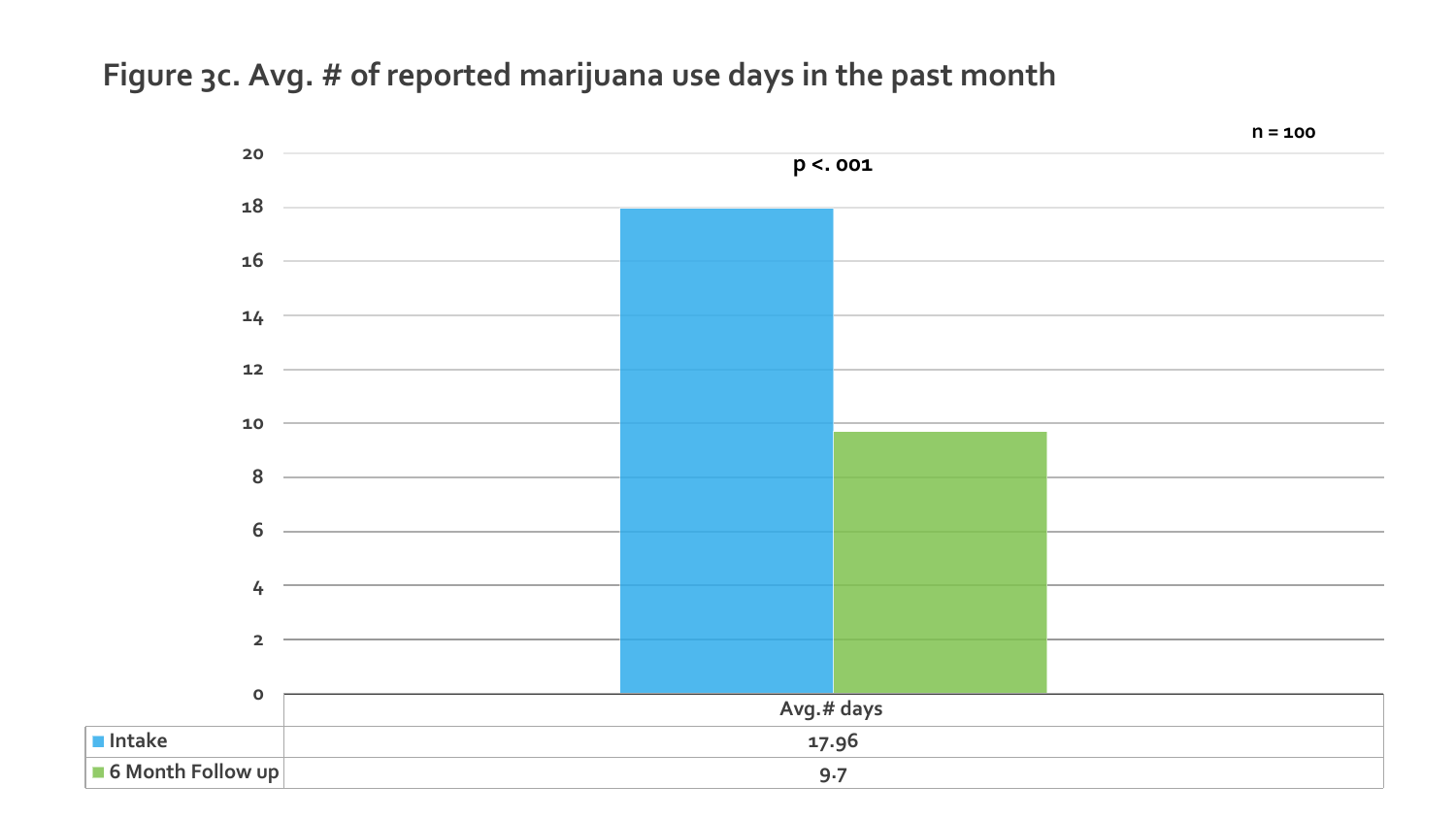**Figure 3d. Avg. # of reported illegal drug use days in the past month**



*\* Marijuana is included as an illegal drug*.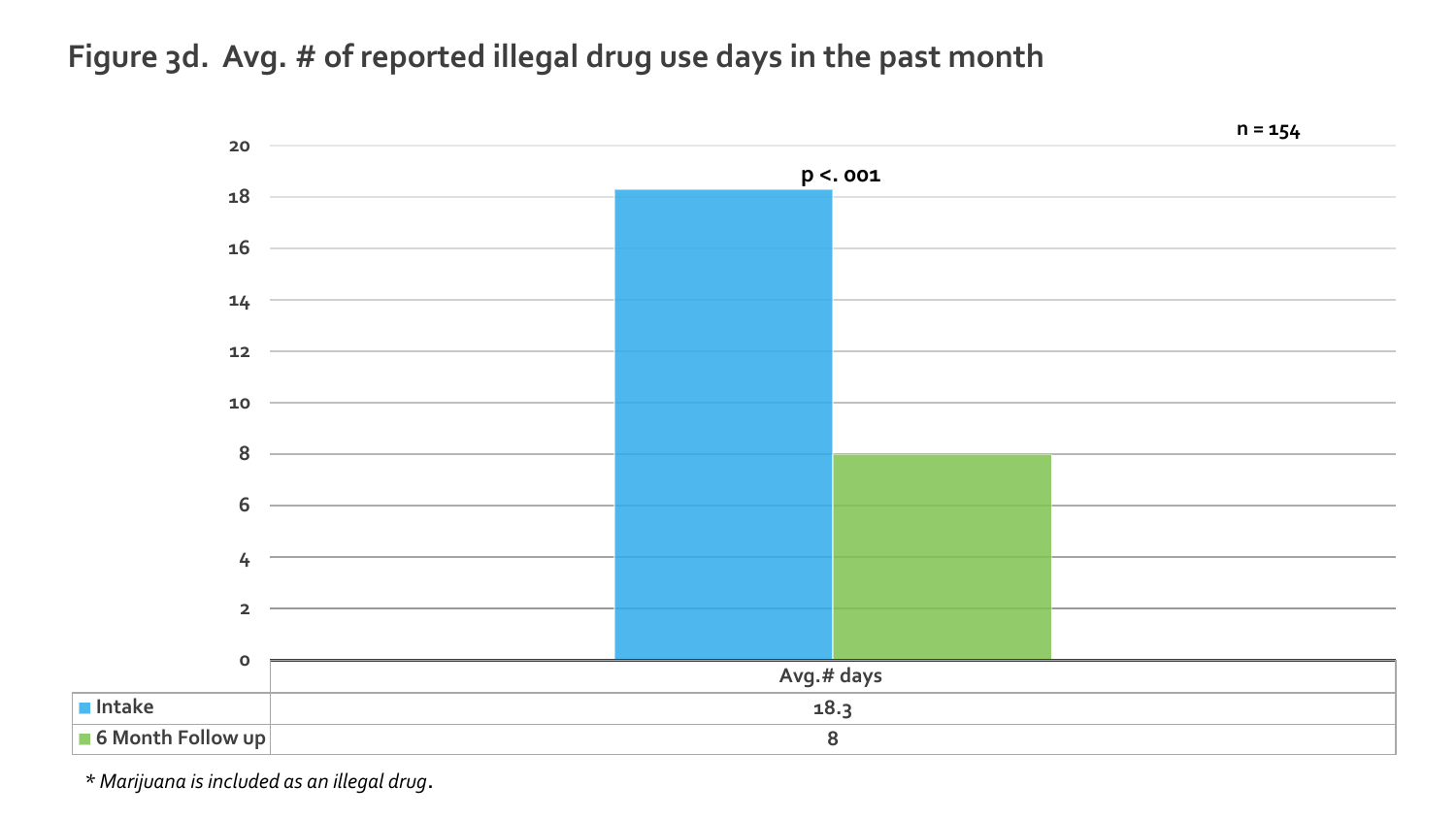#### **Figure 3e. Percent of clients who reported opioid use past month at intake and 6 month follow-up**

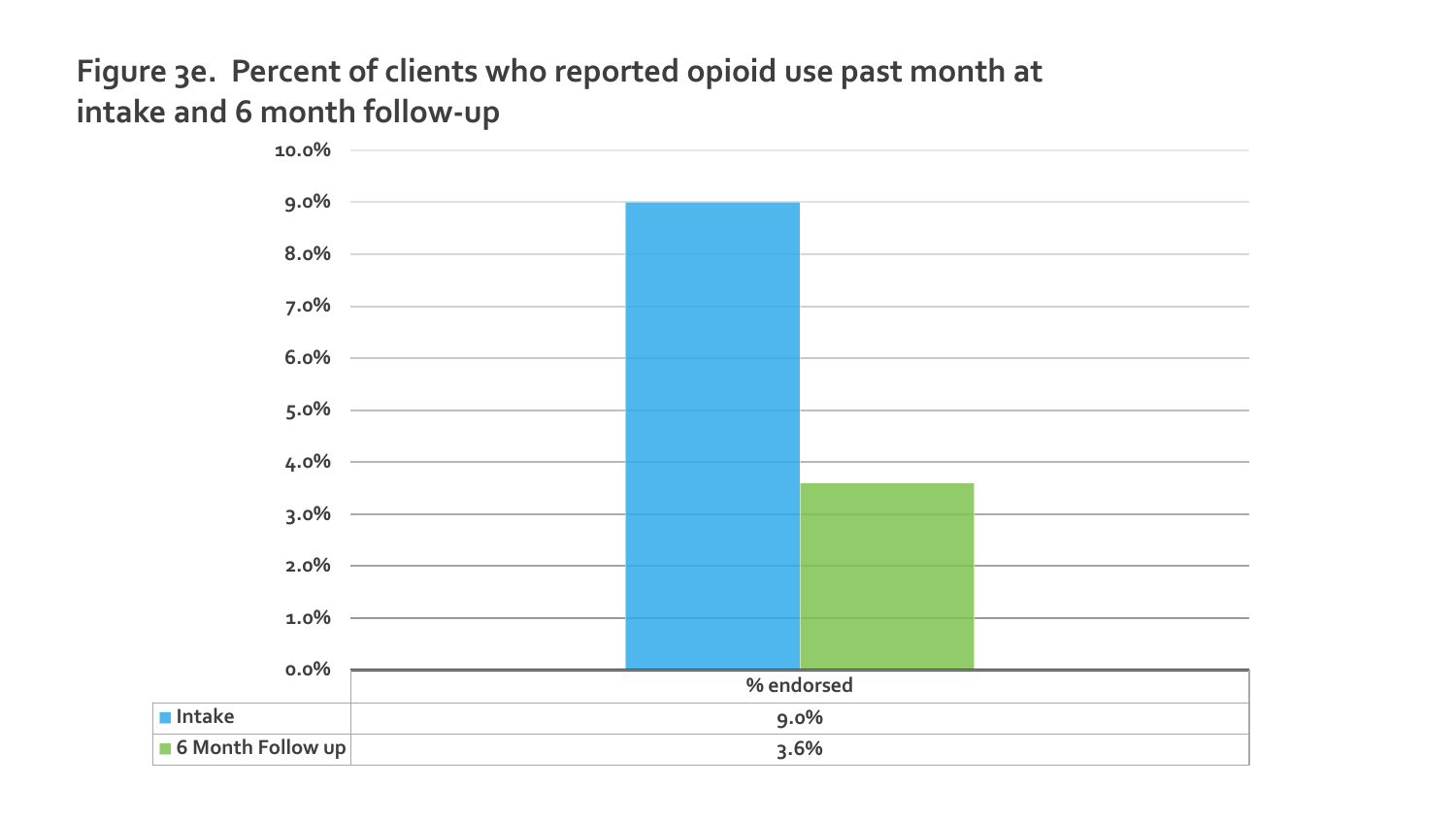### *#4. Health Outcomes*

*(Only collected from clients who screened eligible for BT or RT)*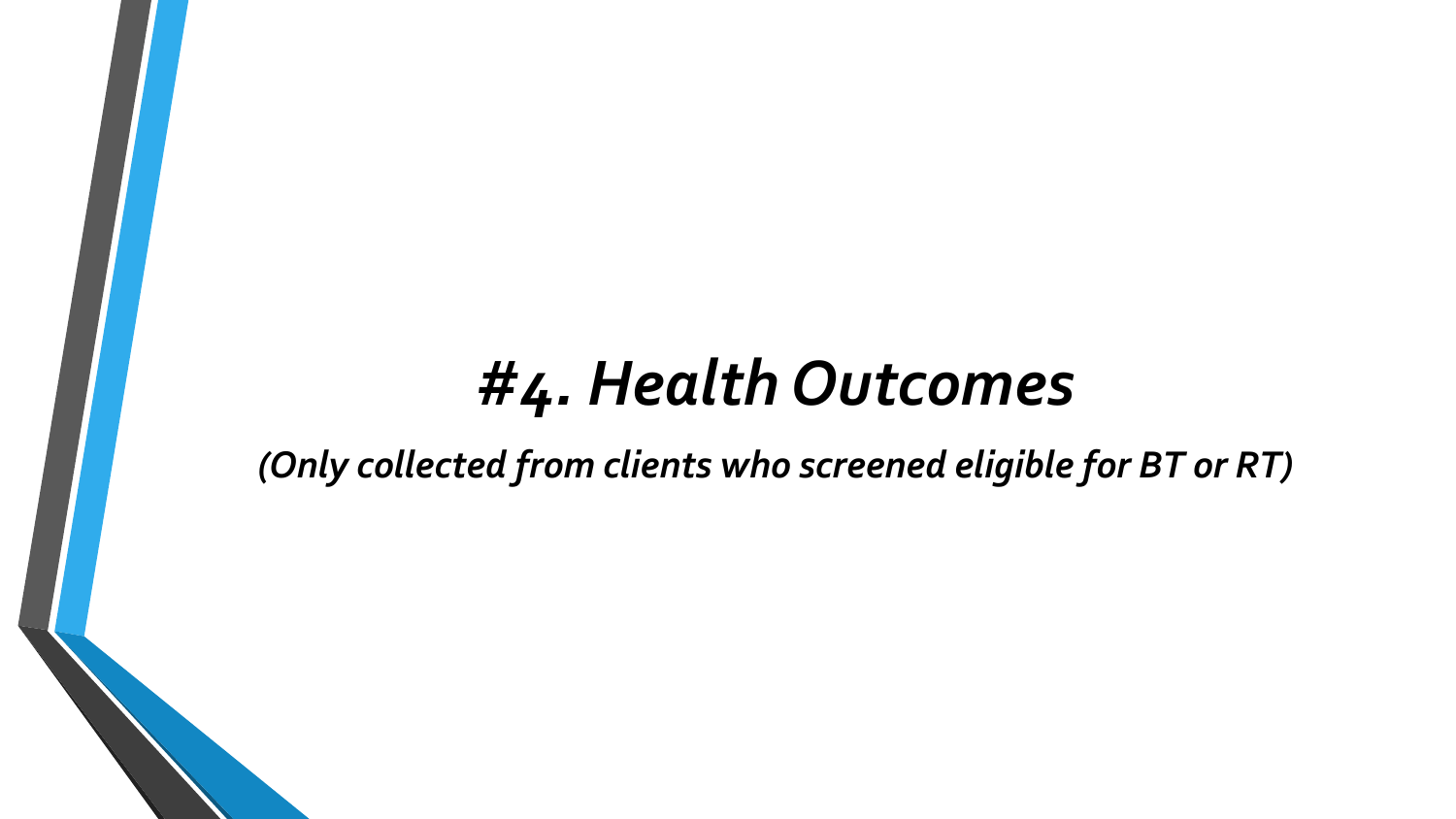#### Figure 4a. How would you rate your overall health right now? (1= excellent, 5 = poor)

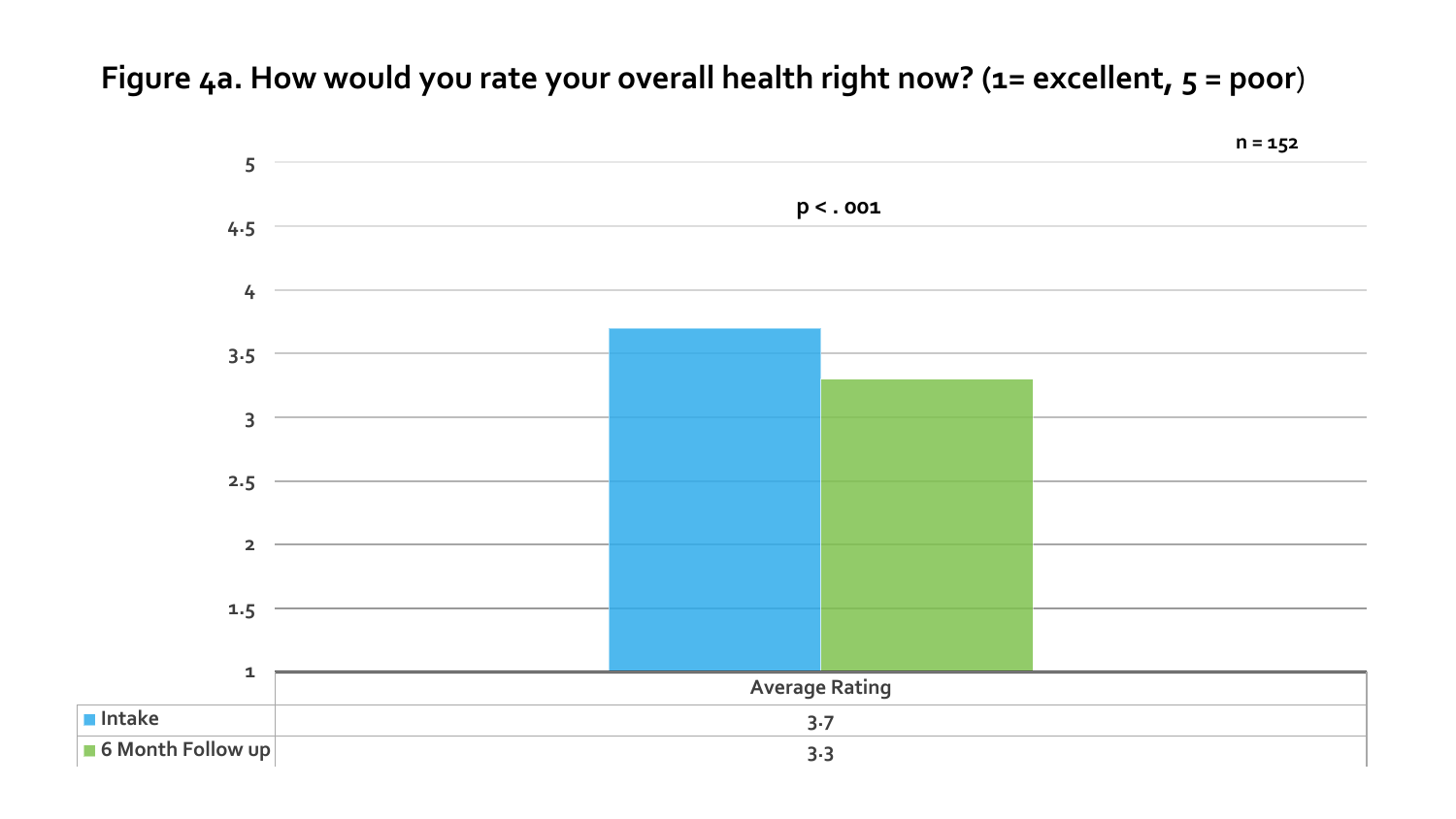### **Avg. Rating Intake 2.8 6 Month Follow up 3.4 1 1.5 2 2.5 3 3.5 4 4.5 5 p <. 001 n = 154**

#### Figure 4b. How would you rate your quality of life? (1= very poor, 5 = excellent)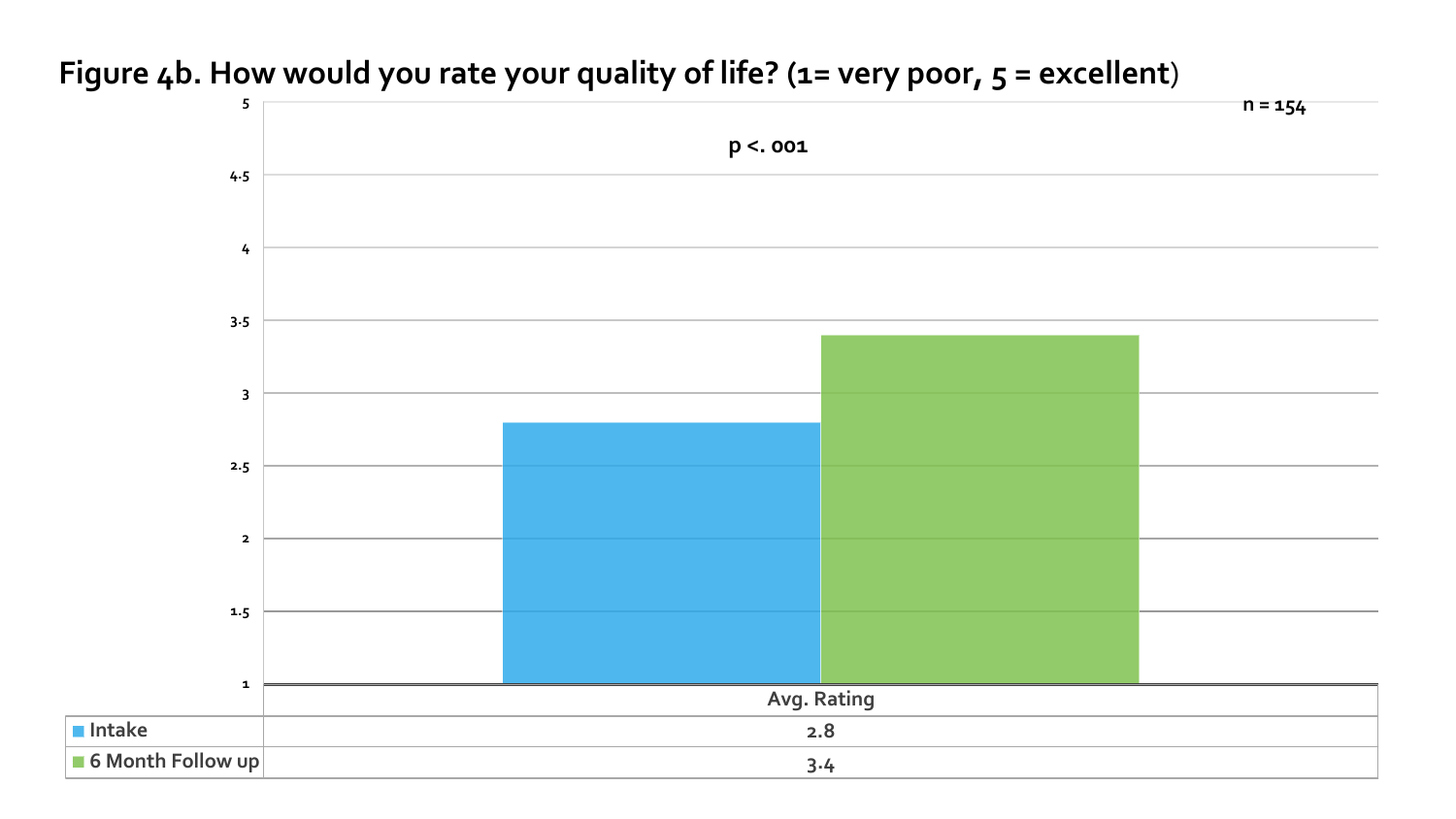**Figure 4c. How satisfied are you with yourself? (1= very dissatisfied, 5 = very satisfied**)

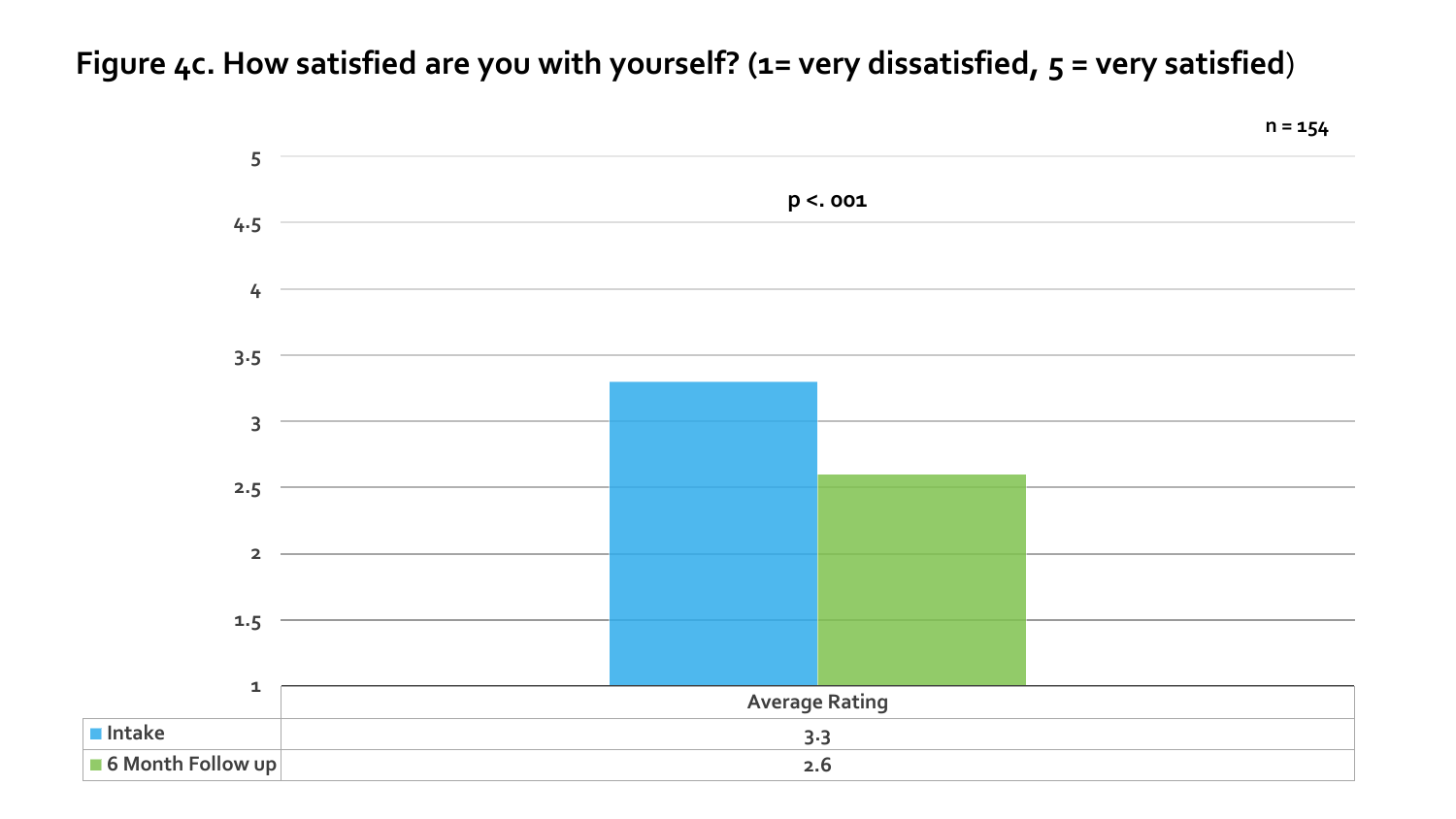**Figure 4d. In the last 30 days, not due to your use of alcohol or other drugs, how many days have you experienced serious depression?**